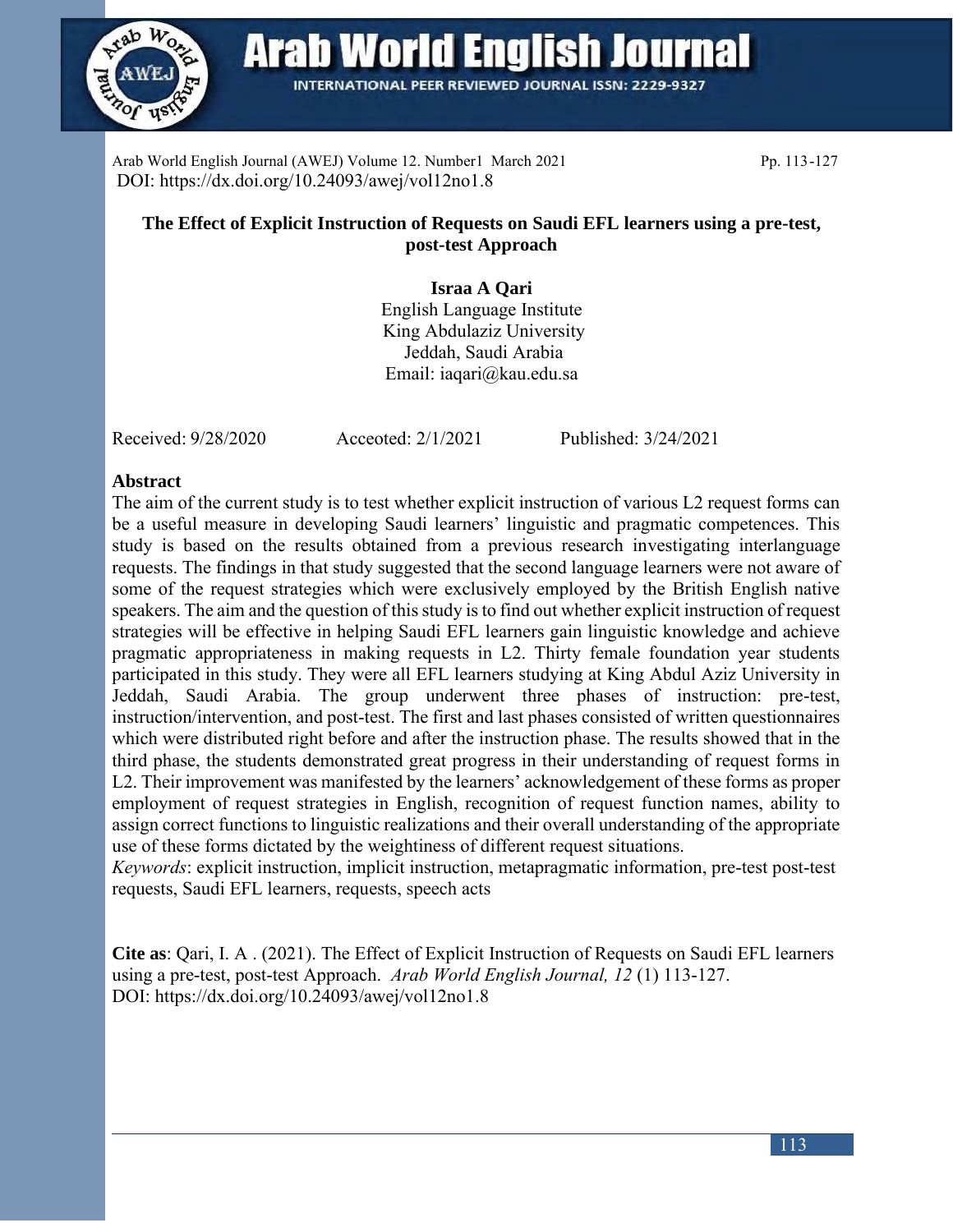The Effect of Explicit Instruction of Requests on Saudi EFL learners Cari

#### **Introduction**

Recently, linguists have been attempting to make a shift in second language teaching methodology from a mere focus on sequential coverage of grammatical structures of the target language (linguistic competence) to the inclusion of teaching appropriate rules of L2 communication (pragmatic competence). One of the most essential components of pragmatic competence is illocutionary competence, that is, "knowledge of speech acts and speech functions" (Eslami-Rasekh, 2005, p. 200). Rueda (2006) holds the view that "pragmatic ability can be systematically developed through planned classroom activities" (p. 170). Rajabia, Azizifara, and Gowhary (2015) stress that teaching speech acts gives EFL students the opportunity to "become acquainted with sociolinguistic conventions of language use and cultural differences which form proper use in English as opposed to their first sociolinguistic system" (p. 233).

The positive correlation between pragmatic instruction and learners' pragmatic development has already been established in the field of interlanguage research literature (for a complete review, see Plonsky & Zhuang, 2019). However, in practice, L2 explicit pragmatic instruction (providing metapragmatic information to the students) is seldom included as a component of teachers' classroom lesson plans (Gu, 2011; Thomas, 1983; Vellenga, 2004). Reasons include difficulty of pragmatic teaching in terms of available resources and lack of sufficient pragmatic information in the textbooks. This is the main problem for which this study is attempting to find a solution. If the outcome of the explicit instruction of requests to Saudi students proves useful, this might suggest the necessity of incorporating teacher-led consciousness-raising and pragmatic-awareness activities in EFL classrooms.

In the context of the Saudi EFL learning system, Al-Asmari (2015) gathered evaluative data from 100 male and female teachers teaching EFL at Taif University in Saudi Arabia. The purpose of the study was to investigate the challenges hindering a proper implementation of teaching pragmatics to EFL learners. The results showed that the main reasons confronting the teachers were lack of teacher training in the Saudi education system, problems in accessing resources, lowproficiency of students, lack of student motivation, difficulty of obtaining a concrete description of what teaching pragmatics entails, and finally and most importantly, the university's main focus on exams and exam scores rather than the actual learning of the students. As an EFL teacher at a Saudi university myself, I it can be concurred that the obstacles Al-Asmari mentioned are struggles that my colleagues and I face daily in our Saudi EFL classrooms.

 Batawi (2006) suggests that "in the long run, Saudi teachers should establish their own research in order to develop language teaching methods that are more suitable to the Saudi context" (p. 4). Based on this observation, a speech act study was conducted to attain empirical data about Saudi EFL students' pragmatic abilities and limitations. English request forms produced by British English Native speakers (BENs) were compared with requests made by Saudi English as Foreign Language Learners (SEFLLs). The two groups responded to a written Discourse Completion Test (DCT) questionnaire where they were asked to make a request to the hearer (H) in eight socially different situations. It was hoped that this research-based approach would provide me with evidence for particular problems arising in my classroom and ways to improve my pragmatic teaching skills in a professional manner.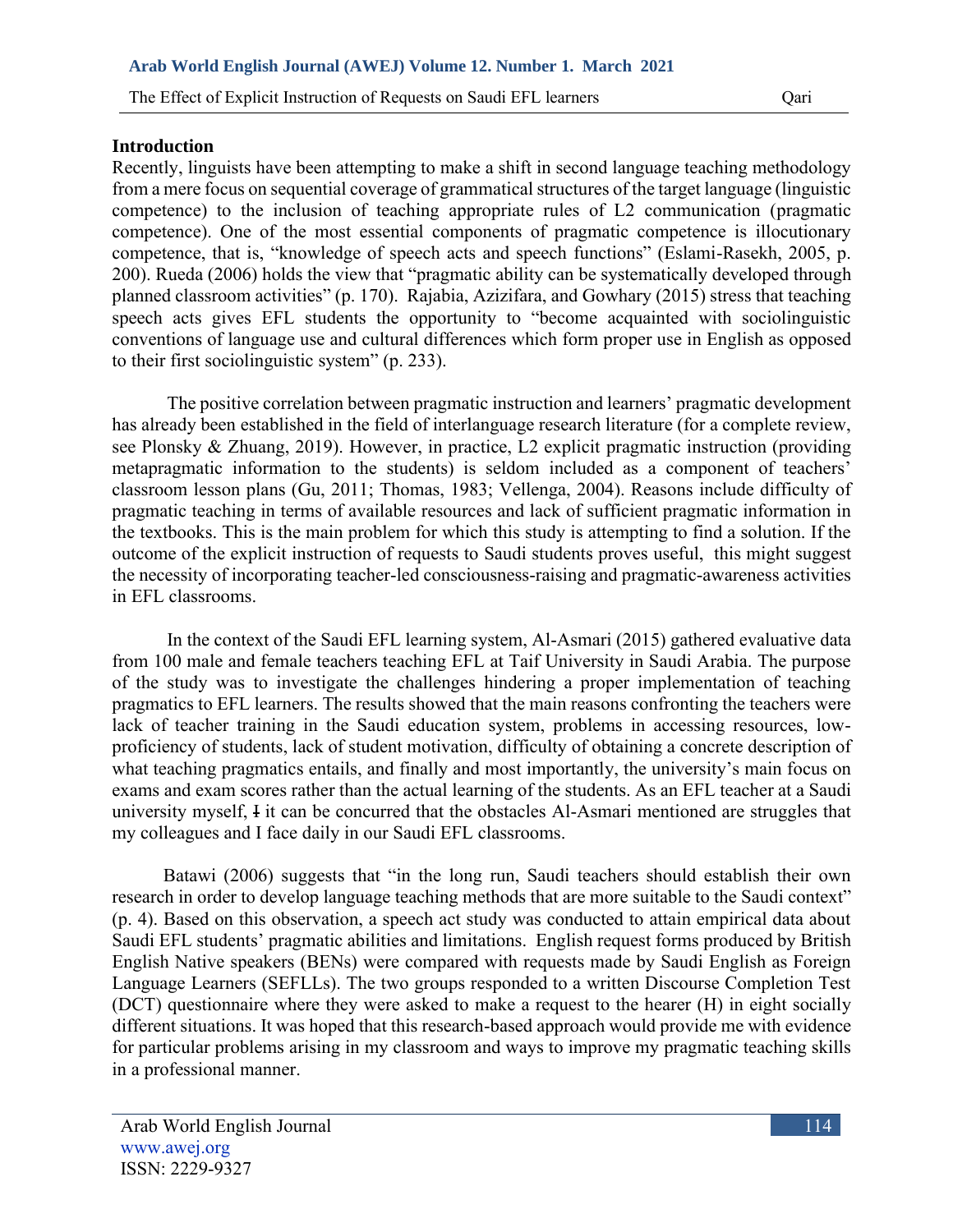The Effect of Explicit Instruction of Requests on Saudi EFL learners Cari

Among the reasons requests were chosen in this study was that according to Gu (2011) "request is one of the most difficult speech acts to be acquired" (p. 105) since they are "facethreatening, and therefore call for considerable linguistic expertise on the part of the learner [and] differ cross- linguistically" (Ellis, 1994, p.168). "Requests are [also] particularly interesting because they are speech acts that learners cannot avoid making in the target language (…) and which learners are also exposed to on a regular basis" (Qari, 2017, p.82). Furthermore, requests are acts in which social relationships can be challenged as requesting the H to do something to benefit the speaker (S) requires the S to observe a number of social factors. These include the participants' social statuses and distances, as well as imposition, obligation, and right. Requests also vary from culture to culture; therefore, they can be a rich source of information about the sociocultural rules embedded in different speech communities.

The data results of my study demonstrated that there was a total of 15 request forms which were employed only by the BENs and had zero incidence in the SEFLLs request productions. Not only will these forms have to be individually taught to the SEFLLs, their appropriate use according to the request contexts will need to be instructed as well. In other words, both linguistic and pragmatic understanding and use of English requests will have to be promoted inside SEFLL educational settings. According to El-Dakhs (2019, p. 297), "developing pragmatic competence is becoming a requirement for Saudi learners of English to advance a successful career, especially when most well-paying jobs require work in multi-cultural contexts where English is the main language for communication" (as cited in Alsmari, 2020, p. 5). As I am in agreement with El-Dakhs, I conducted the current study for my own EFL class. Consent forms were sent out and thirty out of the thirty five students in my class agreed to participate in this study. No extra credit of any kind was offered nor rewarded for participation.

Framed in Austin's (1975) and Searle's (1969) theory of speech acts, the present study looked into the effect of explicit pragmatic teaching on SEFLLs' production and reception of L2 requests. Pre-test and post-test questionnaires were distributed to the students, right before and after the instruction phase, hoping to address the following research question (RQ):

RO1: Will explicitly teaching SEFLLs request strategies help the students learn the names of these strategies?

RQ2: Will explicitly teaching SEFLLs request strategies help the students learn these strategies and their specific functions?

### **Literature Review**

Recently, explicit instruction of requests to EFL learners for the purpose of improving their pragmatic competences has attracted some attention within the interlanguage field of linguistic research (Anani Sarab & Alikhani, 2015; Shokouhi, 2016; Gu, 2011). However, in the Saudi EFL context, most research studies seem to give more focus on investigating the linguistic strategies used in the production of the request speech act (e.g. Al-Otaibi, 2015; Tawalbeh & Al-Oqaily, 2012) than concentrating on its continued pragmatic development. Furthermore, there is a dearth of research concerning the influence of introducing pragmatic instruction in the EFL classroom. Saudi research studies that examined the effect of teaching pragmatic aspects of requests on SEFLLs' pragmatic development could not be found. This justifies the need for this study and identifies a gap in the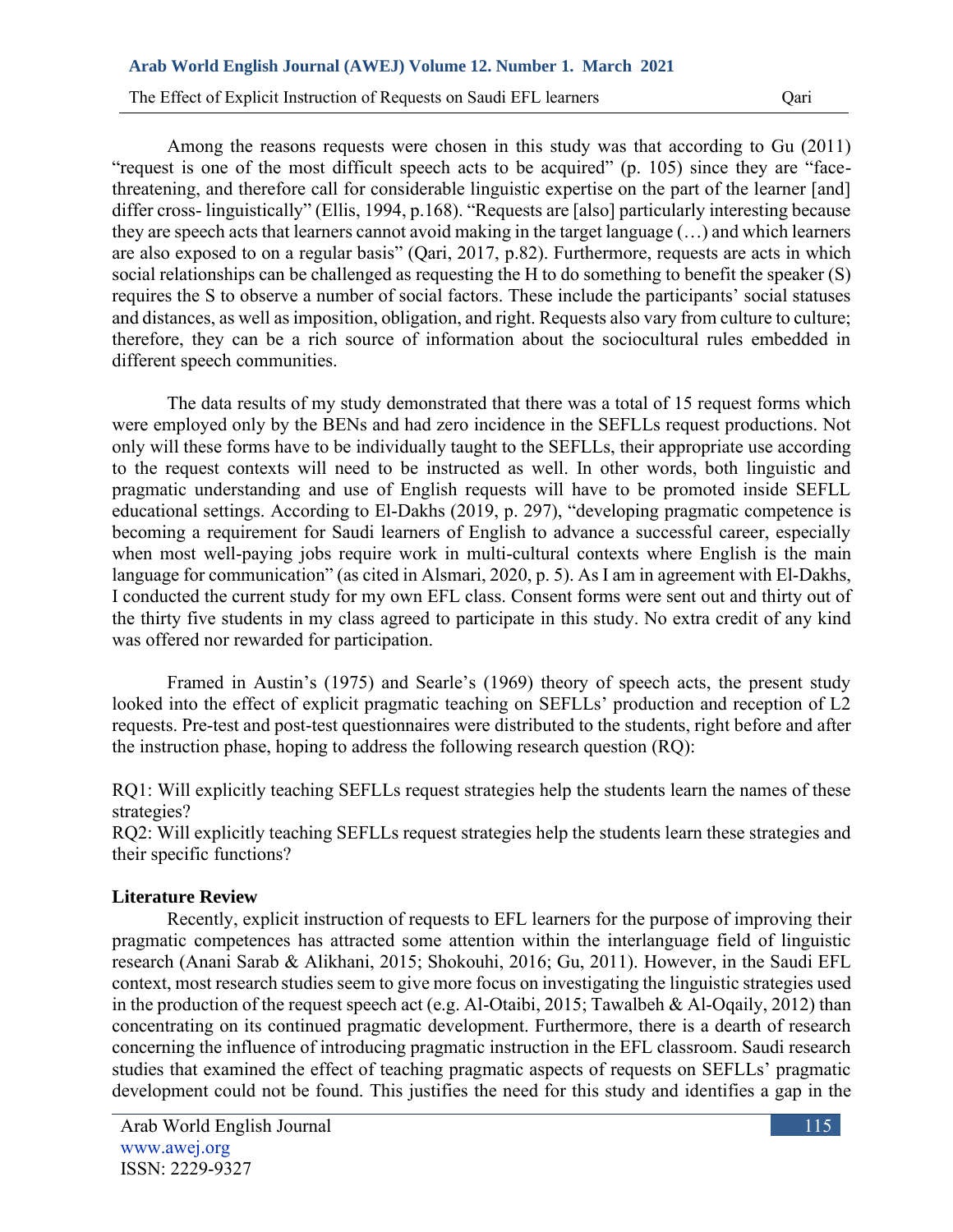The Effect of Explicit Instruction of Requests on Saudi EFL learners Qari

field. Subsequently, the literature review of studies involving Saudi learners will have to have a broader scope and include investigations of speech acts in addition to requests. It will also touch upon a variety of related topics such as the various factors, other than instruction, that are thought to have an impact on learners' acquisition and development of L2 pragmatic competence. These include individual levels of language proficiency and length of residence in a target language country.

The influence of increased language proficiency on L2 pragmatic competence has somewhat triggered some interest. Alkahtani (2012) and El-Dakhs (2018) compared speech acts as produced by Saudi high and low level learners. Alkahtani's (2012) investigation showed that there were minor insignificant differences between the high level and low level groups in terms of their request strategies, while El-Dakhs' (2018) study pointed out effective and frequent native-like use of speech acts in favor of the high level Saudi learners. However, both studies agreed that in some instances both SEFLL groups deviated from the English native speakers, for example in their post-head request selections. This gives support to the traditional definition of interlanguage being a "system in its own right" (Selinker, 2014, p. 230) where the learners produce language which can "include features of L1/L2 as well as some of the learner's creative innovations" (El-Dakhs, 2018, p. 614).

In order to determine the role of residence in countries with English as a first official language on learners' pragmatic awareness, some researchers target population who are residents in English speaking countries and thus learn English as a second language (ESL). Two apology studies were among this body of research, Al-Ghamdi (2013) and Alhudhaif (2000). These studies targeted Saudi ESL students who were pursuing their higher education in the United States. The collective results of these examinations highlighted the positive correlation of prolonged stay in a target community with higher L2 pragmatic competence and lower levels of L1 pragmatic transfer. Nevertheless, it was shown that in some instances, even long term residents in English speaking countries had some cultural influences from L1's apologetic behavior. For instance, a few participants were reported to address the offended party with terms borrowed directly from Arabic, e.g. '*sorry sister'* addressed to a female stranger and '*I apologize auntie*' to an elderly lady for abruptly bumping into her on the street.

Of more relevance to the current paper, a few research studies examined the effectiveness of various types of teaching methods on SEFLLs' L2 acquisition and development. For example, in his research, Fattah (2018) recruited 32 fifth level SEFLLs studying English in Qassim Private Colleges (QPC) in Saudi Arabia. He compared his students' understanding of semantic and pragmatic notions of L2 before implementing role plays and after. He concluded that role plays were able to develop the SEFLLs' semantic and pragmatic competences, showing statistical differences between the students' results before and after role play intervention.

Al-Kharrat (2000) examined ways to teach SEFLLs how adding "-ing" to an English word consisting of one syllable can change its spelling. The researcher administered two lessons made for the 30 participants, pre-prepared with the implementation of deductive (general to specific) and inductive (specific to general) teaching methods. He recommended the adoption of both methods in the classroom; however, he was in particular favor of the employment of the inductive technique as it was found to be highly engaging and mentally challenging for the students.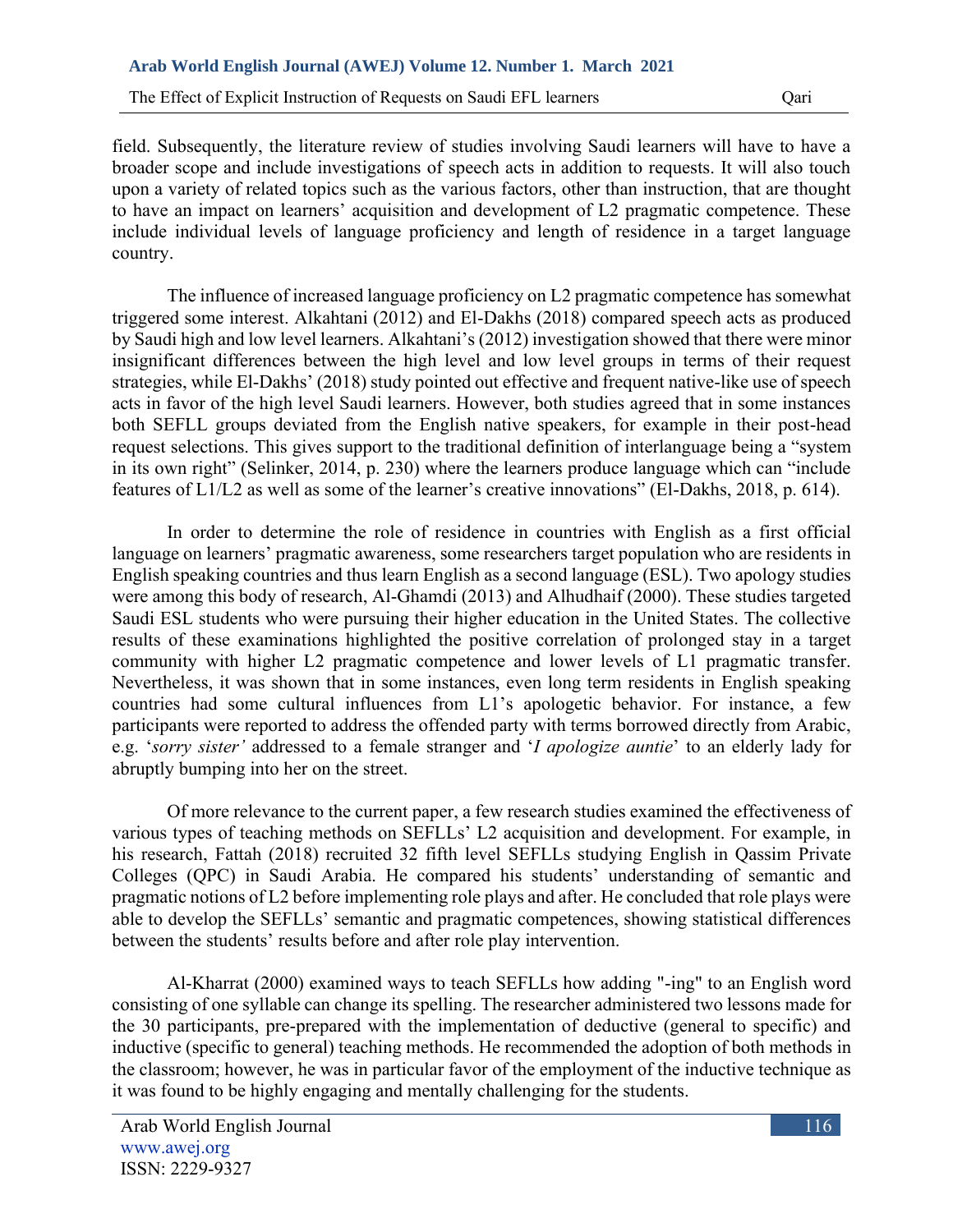The Effect of Explicit Instruction of Requests on Saudi EFL learners Cari

Exploring the teachability of the acquisition of structural discourse markers, Alraddadi (2019) enlisted 49 female SEFLLs, divided them into groups and exposed them to three types of teaching styles: task-based, inductive and deductive. The findings demonstrated that although all three types yielded improved results in terms of L2 development, the group which received the inductive approach outperformed the other two groups. Consequently, the researcher suggested that it could be possible that the inductive approach can have greater effect on the learners' acquisition and development than the other two methods.

Alsmari (2020) set out her research to establish the effect of metapragmatic instruction of the speech act of complaint on SEFLLs through the implementation of video-driven prompts. The results of the post-intervention treatment demonstrated significant improvement on SEFLLs' pragmalinguistic and sociopragmatic skills in the production of English complaints.

Employing a pre-test/post-test design, Rajabia et al. (2015) attempted to examine the impact of explicit metapragmatic instruction on learners' comprehension of requests. Through thorough statistical analysis, findings revealed that Iranian EFL learners' pragmatic knowledge of requests developed significantly post the instruction phase. It thus maintains the advantages of incorporating direct pragmatic instruction in EFL classrooms to foster learners' pragmatic awareness. Similar findings were documented in related research studies (Farahian, Rezaee, & Gholami, 2012; Khodareza & Lotfi, 2013; Rafieyan et al., 2014). Collectively, the results indicated that students experienced significant increase in their pragmatic skills post the instruction phase, concluding that pragmatics is not effectively acquired without explicit direct instruction/intervention, which helps the learners process material on a conscious level. This conclusion gives support to Schmidt's (1990, 2001) 'noticing' theory in which he advocates that "input does not become intake for language learning unless it is noticed, that is, consciously registered" (Schmidt, 2012, p. 1).

The current study is closely related to the aforementioned research directions. However, its main focus is to examine the extent to which explicit instruction of various request forms can have on the pragmatic development of SEFLLs' L2 requests. To the best of my knowledge, this study has not been done before in the Saudi EFL context. Hopefully, this research will fill in an important gap and contribute to the existing body of literature involving SEFLLs in pragmatics, speech act and classroom-based research.

## **Methods**

### *Participants*

This study is conducted with the participation of 30 Saudi females currently in their foundation/preparatory year at King Abdulaziz University (KAU) in Jeddah, Saudi Arabia. The participants were systematically selected from level four English, which is the highest course level a student can reach at KAU foundation year. Their ages ranged between 18-25. The data was collected during the month of September 2020. The English Language Institute at KAU runs its preparatory year program courses to provide intensive instruction of English to its students in order to enhance their English language skills and facilitate their college entry. These courses are delivered by qualified teachers who are mostly also Saudi nationals. The program consists of four modules, lasting seven weeks each, and four levels of English proficiency, level one being the most basic and level four the most advanced. In each module, a textbook and workbook are used following a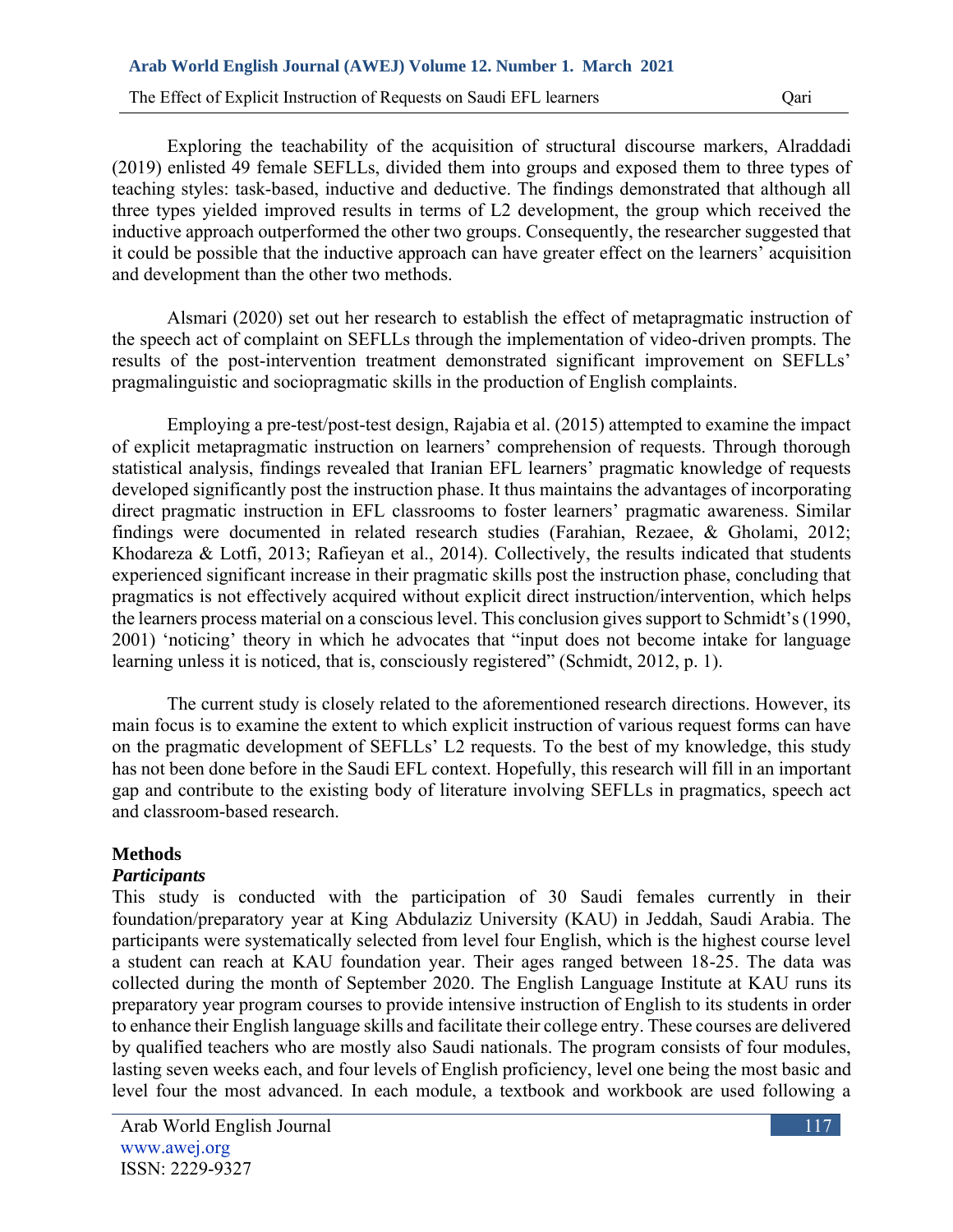The Effect of Explicit Instruction of Requests on Saudi EFL learners Qari

specified weekly pacing guide. Ahead of enrolment, students are placed into their suitable levels according to their achievement in the Oxford Placement Test designed by University of Oxford. After completion of a module, students are promoted to a higher level until they successfully complete level four.

# *Research Instruments*

The main data collection method used in this study is written questionnaires. Two questionnaires were used; one was distributed pre-instruction and the other was given post-instruction. The preinstruction questionnaire was in a (Yes/No) form and requested the students to identify the formations which they thought were correct uses of requests in English. This step was done to inform the researcher about the students' baseline knowledge and understanding of appropriate target-like requests in English, for further comparison with the post-test. The students had to fill in the same questionnaire again post-instruction. Moreover, they were asked to identify the request functions (e.g. willing. ability, permission, etc.) used for each request form. The 15 request forms, previously employed only by the BENs, were introduced in the pre-test questionnaires. The SEFLLs were supposed to check all of them off as correct in the form of a 'yes' answer.

Table 1. *A script of the pre-instruction questionnaire, distributed again after treatment phase*

Have a look at the following forms and decide which ones are correct uses of requests in English by native speakers. Please choose yes or no:

- 1- Would I be able to come to the party with you tomorrow? (yes/no)
- 2- Would it be possible to come to the party with you tomorrow? (yes/no)
- 3- Would it be OK if I came to the party with you tomorrow? (yes/no)
- 4- Would it be OK if I could come to the party with you tomorrow? (yes/no)
- 5- Can you let me know if it would be possible to come to the party with you tomorrow? (yes/no)
- 6- Is there a chance I could come to the party with you tomorrow? (yes/no)
- 7- Is there any way I would be able to come to the party with you tomorrow? (yes/no)
- 8- Have you got a dress I could borrow for the party tomorrow? (yes/no)
- 9- Is it OK if I could come to the party with you tomorrow? (yes/no)
- 10- Do you think I could come to the party with you tomorrow? (yes/no)
- 11- Do you think it would be possible if I could come to the party tomorrow? (yes/no)
- 12- I wonder whether I could come with you to the party tomorrow. (yes/no)
- 13- I am wondering if it's alright that I come with you to the party tomorrow. (yes/no)
- 14- I don't suppose I could come to the party tomorrow. (yes/no)
- 15- You couldn't take me to the party with you tomorrow, could you? (yes/no)

After submitting their answers for the pre-instruction questionnaire, the learners attended an online seminar with the researcher in which there was a discussion about their questionnaire results. Consequently, the learners were instructed with various valid request structures in English. They were also given details about how to individually categorize request sequences based on their functions, as demonstrated in Table two below. Color codes were used to distinguish between various request functions. A color was assigned to each request function along with its corresponding linguistic realization(s) so that learners can identify and match them quite easily. The categories are modified versions of the request query preparatory conditions (e.g. ability, willing, possibility). introduced by Blum-Kulka and Olshtain in their famous 1984 CCSARP project.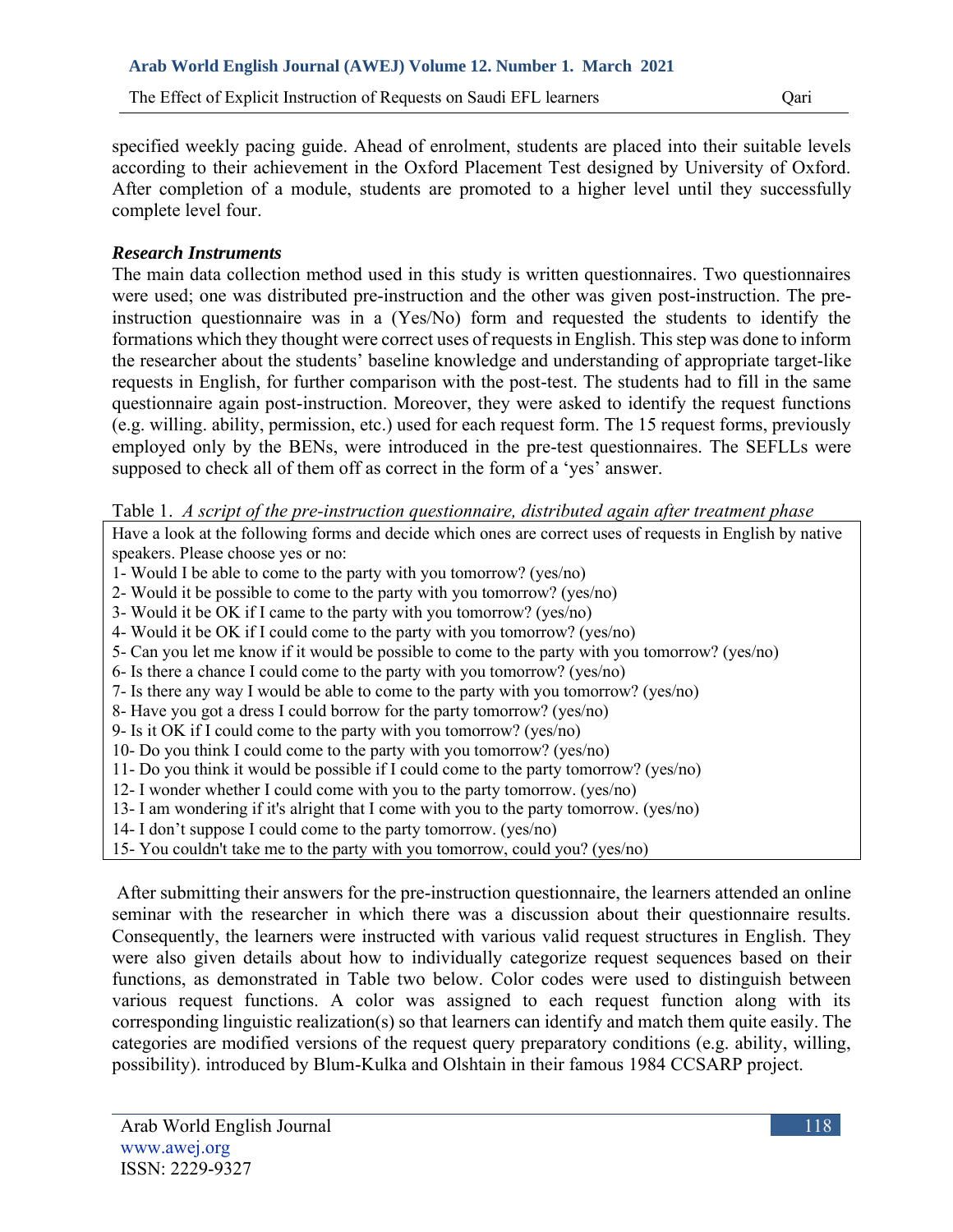The Effect of Explicit Instruction of Requests on Saudi EFL learners Qari

| Function      | Linguistic realization(s)   |
|---------------|-----------------------------|
| Willing       | will/would                  |
| Ability       | can/could/able to           |
| Possibility   | possible/any chance/any way |
| Permission    | OK/alright/let me/mind      |
| Possession    | do you have/have you got    |
| Consultation  | do you think/reckon         |
| Wondering     | wonder/wondering            |
| Negative      | no/don't/couldn't/can't/not |
| Supposition   | suppose                     |
| Tag. Question | example: could you?         |

Table 2. *A list of the request functions and their linguistic realizations*

After instructing the SEFLLs with the request functions and their corresponding linguistic realizations, they were further taught that some request functions can be used singularly (e.g. *Would you help me*?) [willing], or in tandem with other conditions (e.g. *Would you be able to help me*?) [willing. ability]. Below is an example of the 'willing' request function being used singularly and along with other request functions as follows:

### *Willing: will/would*

- Used in a singular condition request form: (willing) *Will you…? Would you…?*

- Used in a double condition request form: (willing/permission) *Would you mind…?*

- Used in a triple condition request form: (willing/permission/ability) *Would it be ok if I could*…?

- Used in a quadruple condition request form: (ability/permission/willing/possibility) *Can you let me know if it would be possible to…?*

Next, the SEFLLs were given linguistic examples of various appropriate request structures in English (see Table three) following the sequence of the functions for each request form strategy. They were also taught how to create and provide functional analysis of requests through identifying the conditions used per strategy and their sequential pattern as they appear in each request form.

| Name of request form strategy                    | Linguistic examples for each request form strategy      |
|--------------------------------------------------|---------------------------------------------------------|
| 1. Willing ability:                              | Would you be able to ? Would I be able to ?             |
| 2. Willing.possibility:                          | Would it be possible to?                                |
| 3. Willing.permission:                           | Would it be ok if $I$ ? Would it be ok if you?          |
| 4. Willing. permission. ability:                 | Would it be ok if $I$ could?                            |
| 5. Ability.permission.willing.possibility:       | Can you let me know if it would be possible to?         |
| 6. Possibility. ability:                         | Is there any chance I could? Is there any way I could?  |
| 7. Possibility.willing.ability:                  | Is there any way I would be able to?                    |
| 8. Possession. ability:                          | Do you have [a pen] I could [borrow]? Have you got [any |
|                                                  | money] I could use?                                     |
| 9. Permission.ability:                           | Is it be ok if $I$ could?                               |
| 10. Consultation. ability:                       | Do you think you could?                                 |
| 11. Consultation. willing. possibility. ability: | Do you think it would be possible if I could?           |

Table 3. *The fifteen request forms taught to the SEFLLs during the study's instructional phase*

Arab World English Journal www.awej.org ISSN: 2229-9327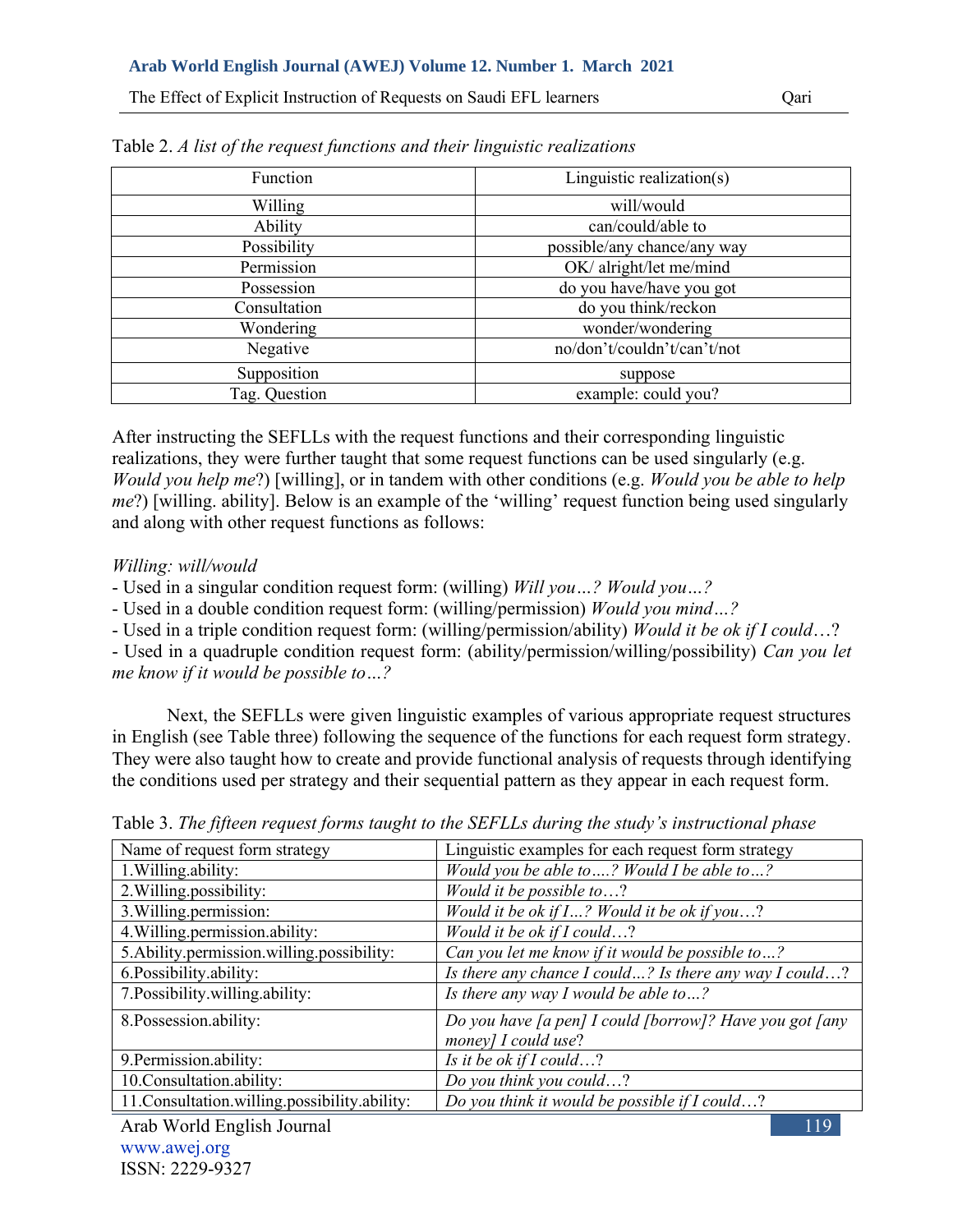| 12. Wondering ability:             | I was wondering if I could? I wonder whether you         |
|------------------------------------|----------------------------------------------------------|
|                                    | $could \dots ?$                                          |
| 13. Wondering. permission:         | I am wondering if it's alright that?                     |
| 14. Negative.supposition.ability:  | Don't suppose I could [have a quick look at your notes]? |
| 15. Negative ability tag question: | You couldn't flend me a hundy, could you?                |

The Effect of Explicit Instruction of Requests on Saudi EFL learners Qari

Finally, the researcher attempted to raise the SEFLLs' pragmatic awareness through elaborating on the metapragmatic aspects of the request formulas, including the critical sociopragmatic elements associated with appropriate use of these request strategies regarding social power, distance, and level of imposition. Upon ending the seminar, the learners were asked to fill in the post-instruction questionnaires in order to assess the effectiveness of the treatment. Furthermore, they were asked to mark the functions (willing, ability, permission… etc.) present in each request strategy. The purpose of this exercise was to assess the SEFLLs' understanding of the structure of the request sets that they had been taught and the sequence of the functions present in each request.

### **Results and Analysis**

This study was set out to examine the impact of explicit instruction of request structures on the enhancement of SEFLLs' pragmatic understanding of English requests. 30 female SEFLLs took part in this research. During the initial pre-instruction phase, the SEFLLs were provided with various linguistically correct and pragmatically appropriate request forms, used previously by native English speakers. The participants were supposed to acknowledge the accurateness of these forms and check all of them off as 'correct' in the form of a 'yes' answer. (See Table four).

| Tubic +. The agjerence in humber and percentage of the participants "data pre- and post test<br>Name of request form strategy | Pre-test |               |                |               |     | Post-test     | Increase       |                |                |               |
|-------------------------------------------------------------------------------------------------------------------------------|----------|---------------|----------------|---------------|-----|---------------|----------------|----------------|----------------|---------------|
|                                                                                                                               |          | Yes           | N <sub>o</sub> |               | Yes |               | N <sub>o</sub> |                | by             |               |
|                                                                                                                               | No.      | $\frac{0}{0}$ | No.            | $\frac{0}{0}$ | No. | $\frac{0}{0}$ | No.            | $\frac{0}{0}$  | No.            | $\frac{0}{0}$ |
| 1. Willing.ability                                                                                                            | 23       | 76.7          | 7              | 23.3          | 30  | 100           | $\Omega$       | $\theta$       | 7              | 23.3          |
| 2. Willing.possibility                                                                                                        | 23       | 76.7          | 7              | 23.3          | 30  | 100           | $\mathbf{0}$   | $\overline{0}$ | $\overline{7}$ | 23.3          |
| 3. Willing.permission                                                                                                         | 17       | 56.7          | 13             | 43.3          | 30  | 100           | $\overline{0}$ | $\overline{0}$ | 13             | 43.3          |
| 4. Willing.permission.ability                                                                                                 | 24       | 80            | 8              | 20            | 30  | 100           | $\mathbf{0}$   | $\overline{0}$ | 8              | 20            |
| 5. Ability.permission.<br>willing.possibility                                                                                 | 19       | 63.3          | 11             | 36.7          | 30  | 100           | $\overline{0}$ | $\overline{0}$ | 11             | 36.7          |
| 6. Possibility. ability                                                                                                       | 28       | 93.3          | $\overline{2}$ | 6.7           | 30  | 100           | $\mathbf{0}$   | $\overline{0}$ | $\overline{2}$ | 6.7           |
| 7. Possibility.willing.ability                                                                                                | 24       | 80            | 8              | 20            | 30  | 100           | $\Omega$       | $\Omega$       | 8              | 20            |
| 8.Possession.ability                                                                                                          | 26       | 86.7          | 4              | 13.3          | 30  | 100           | $\mathbf{0}$   | $\theta$       | $\overline{4}$ | 13.3          |
| 9. Permission. ability                                                                                                        | 23       | 76.7          | $\overline{7}$ | 23.3          | 30  | 100           | $\theta$       | $\theta$       | $\overline{7}$ | 23.3          |
| 10.Consultation.ability                                                                                                       | 25       | 83.3          | 5              | 16.7          | 30  | 100           | $\theta$       | $\theta$       | 5              | 16.7          |
| 11. Consultation. willing.<br>possibility.ability                                                                             | 17       | 56.7          | 13             | 43.3          | 30  | 100           | $\mathbf{0}$   | $\overline{0}$ | 13             | 43.3          |
| 12. Wondering.ability                                                                                                         | 28       | 93.3          | $\overline{2}$ | 6.7           | 30  | 100           | $\mathbf{0}$   | $\overline{0}$ | $\overline{2}$ | 6.7           |

Table 4. *The difference in number and percentage of the participants' data pre- and post-test*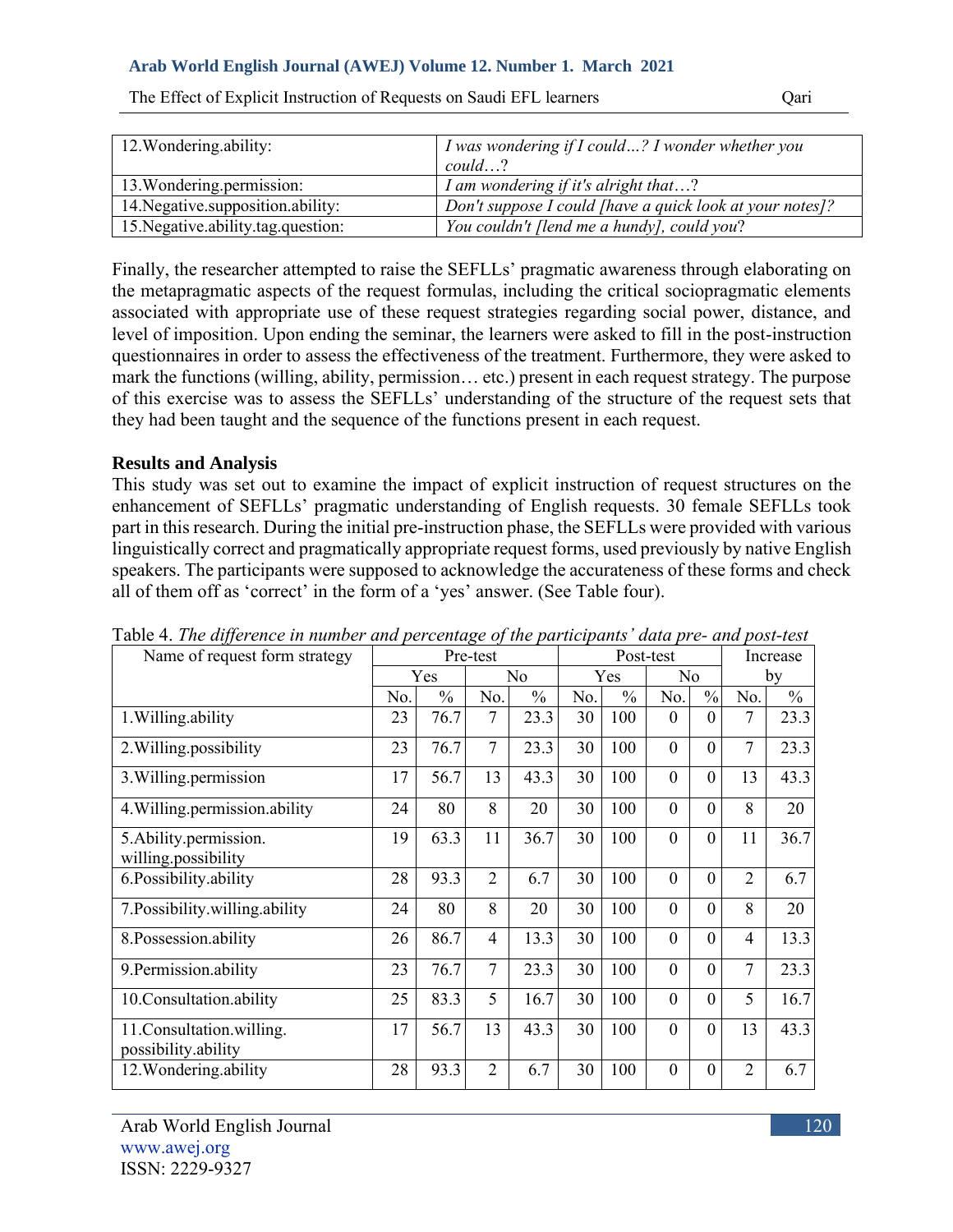| 13. Wondering permission            |    | 60   | $12^{\circ}$ | 40   | 30 | 100 |  | 1 ^ |  |
|-------------------------------------|----|------|--------------|------|----|-----|--|-----|--|
| 14. Negative supposition ability    |    | 63.3 |              | 36.7 | 30 | 100 |  |     |  |
| 15. Negative. ability.tag. question | 28 | 93.3 |              |      | 30 | 100 |  |     |  |

The Effect of Explicit Instruction of Requests on Saudi EFL learners Cari

According to Table four pre-test data results, it was observed that the SEFLLs seemed to suffer from linguistic weaknesses and pragmatic deficiencies in their knowledge of the full extent of the possible forms available to realize requests in English. Succeeding instruction, however, there was a substantial increase in the SEFLLs' scores as all thirty students identified the fifteen forms as correct request strategies in English. This goes to show that the pedagogical intervention might have had an overall positive effect on the pragmatic development of the SEFLLs' L2 requests after being enrolled in the teaching experiment.

On closer inspection of the pre-test results, it was noticed that the SEFLLs specifically struggled to acknowledge the validity of quadruple function request strategies (QFRSs) (e.g. request strategies five and eleven). They also appeared to have a limited understanding of some of the request strategies which contained the 'permission' function (as in strategies three and thirteen). Moreover, in request strategy fourteen, they seemed quite novice to the notion of 'negative supposition' in making requests.

Following discussing these points with the students, the researcher was told that in all their years of EFL formal education, they had never been taught most of these requests before, particularly request strategy fourteen. They further complained that their English textbooks primarily focused on short affirmative common request strategies, none of which contained combined functions or negative supposition.

One final note concerning Table four is that in the pre-test data, out of thirty students, twenty seven were unable to recognize and validate all the fifteen request forms, and only three correctly verified the appropriateness of every request strategy. However, it is possible that even these three students ticked a random 'yes' to all the strategies just to be done with filling in the questionnaire quickly. It is highly unlikely that they had true previous knowledge of every request strategy present in the pre-test questionnaire. On the other hand, in the post-test results, it was shown that the thirty participants were aware of the new request forms they had just been taught, as they were able to verify and recognize them immediately after the intervention. This time it appears that the SEFLLs had better knowledge about forming different request strategies in L2 and the function sequences present in this study.

| Name of request form strategy $\downarrow$ |     |    |    |     |    | The number of uses per each request function (out of 30 students) |          |     |      |  |
|--------------------------------------------|-----|----|----|-----|----|-------------------------------------------------------------------|----------|-----|------|--|
|                                            | Wil | Ab | Pb | Per | Ps | Con                                                               | Won      | Neg | -Sup |  |
| 1. Willing. ability                        | 19  | q  |    |     |    |                                                                   |          |     |      |  |
| 2. Willing possibility                     | 16  |    | 21 |     |    |                                                                   |          |     |      |  |
| 3. Willing permission                      | 15  |    |    | 12  |    |                                                                   | $\theta$ |     |      |  |
| 4. Willing. permission. ability            | 13  | 16 | 4  |     |    |                                                                   | $\theta$ |     |      |  |
| 5. Ability. permission.                    | 13  | 12 | 12 | 12  | 8  |                                                                   | $\theta$ |     |      |  |
| willing.possibility                        |     |    |    |     |    |                                                                   |          |     |      |  |

Table 5. *The number of uses per each request function (out of 30 students) on post-test*

Arab World English Journal www.awej.org ISSN: 2229-9327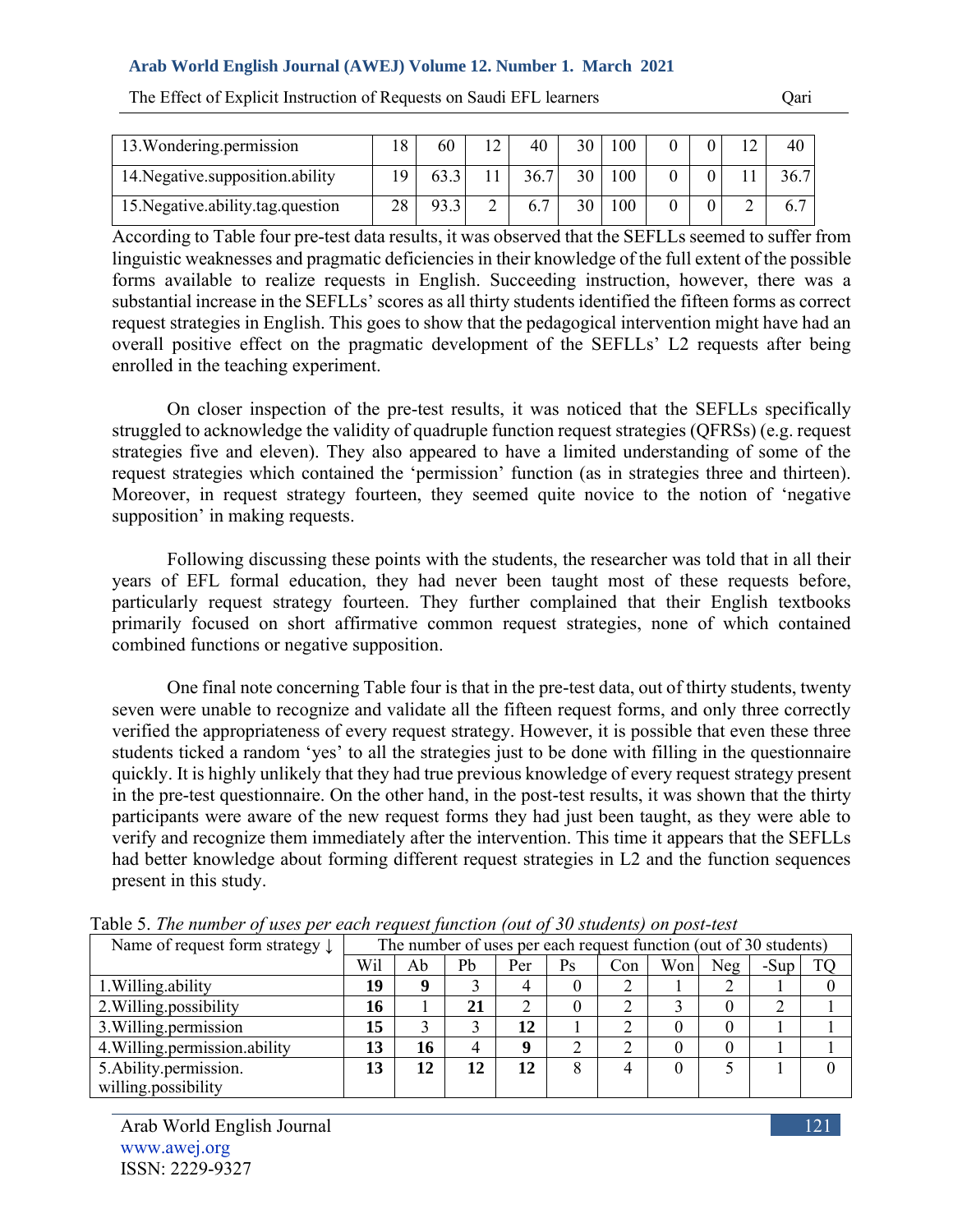The Effect of Explicit Instruction of Requests on Saudi EFL learners Qari

| 6. Possibility. ability             |    | 13 | 13 | h  | 4        |    |    |    | ∍ |          |
|-------------------------------------|----|----|----|----|----------|----|----|----|---|----------|
| 7. Possibility.willing.ability      | 15 | 10 | 12 |    | 4        | 4  |    |    | 3 |          |
| 8.Possession.ability                | 3  | 15 | ↑  | 3  | 13       | 3  | າ  | 4  | 0 | ◠        |
| 9. Permission. ability              | 4  | 10 | 2  | 13 | 3        |    | 2  |    | 3 | 3        |
| 10. Consultation. ability           | ⇁  | 10 | 2  |    | 2        | 13 |    | ◠  | 2 | 3        |
| 11. Consultation. willing.          | 22 | 12 | 9  |    | 13       | 10 |    |    | 2 | $\theta$ |
| possibility.ability                 |    |    |    |    |          |    |    |    |   |          |
| 12. Wondering. ability              | 4  | 10 | ↑  |    | 3        |    | 15 |    |   | ↑        |
| 13. Wondering. permission           | 4  |    | 4  | 10 |          | 3  | 12 | 4  |   |          |
| 14. Negative. supposition. ability  | 3  | 10 | 3  | 6  | $\Omega$ | 4  |    | 12 | 6 |          |
| 15. Negative. ability.tag. question | 3  | 10 | C  |    | 3        |    | 4  | q  | 0 | 4        |

\*List of Table five contractions: Willing = Wil Ability  $=$  Ab Possibility =  $Pb$ Permission = Per  $Possersion = Ps$ Consultation = Con Wondering = Won  $Negative = Neg$ Supposition  $=$  Sup Tag.question = TQ

Table 6. *The percentage of uses per each request function (out of 100%) on post-test*

| Name of request form strategy       |     |     |     | The percentage of uses per each request function (out of 100%) |     |     |     |     |        |           |
|-------------------------------------|-----|-----|-----|----------------------------------------------------------------|-----|-----|-----|-----|--------|-----------|
|                                     | Wil | Ab  | Pb  | Per                                                            | Ps  | Con | Won | Neg | $-Sup$ | <b>TQ</b> |
| 1. Willing ability                  | 65% | 30% | ۰   |                                                                |     |     |     |     |        |           |
| 2. Willing.possibility              | 55% |     | 70% |                                                                |     |     |     |     |        |           |
| 3. Willing. permission              | 50% | -   |     | 40%                                                            | -   |     |     |     |        |           |
| 4. Willing. permission. ability     | 45% | 55% | ۰   | 30%                                                            | Ξ.  |     |     |     |        |           |
| 5. Ability.permission.              | 45% | 40% | 40% | 40%                                                            |     |     |     |     |        |           |
| willing.possibility                 |     |     |     |                                                                |     |     |     |     |        |           |
| 6.Possibility.ability               | -   | 50% |     |                                                                | 45% |     |     |     |        |           |
| 7. Possibility.willing.ability      | 50% | 35% | 40% |                                                                |     |     |     |     |        |           |
| 8.Possession.ability                | -   | 50% | -   |                                                                | 10% | -   |     |     |        |           |
| 9. Permission. ability              | -   | 35% | ۰   | 45%                                                            | -   |     |     |     |        |           |
| 10. Consultation. ability           | -   | 35% | ۰   |                                                                | Ξ.  | 45% | Ξ.  |     |        |           |
| 11. Consultation. willing.          | 75% | 40% |     |                                                                | 45% | 35% |     |     |        |           |
| possibility.ability                 |     |     |     |                                                                |     |     |     |     |        |           |
| 12. Wondering.ability               |     | 35% |     |                                                                |     |     | 50% |     |        |           |
| 13. Wondering. permission           | -   |     | -   | 35%                                                            |     |     | 40% |     |        |           |
| 14. Negative.supposition.ability    | -   | 35% | -   |                                                                |     |     |     | 40% | 20%    |           |
| 15. Negative. ability.tag. question | -   | 35% |     |                                                                |     |     |     | 30% |        | 15%       |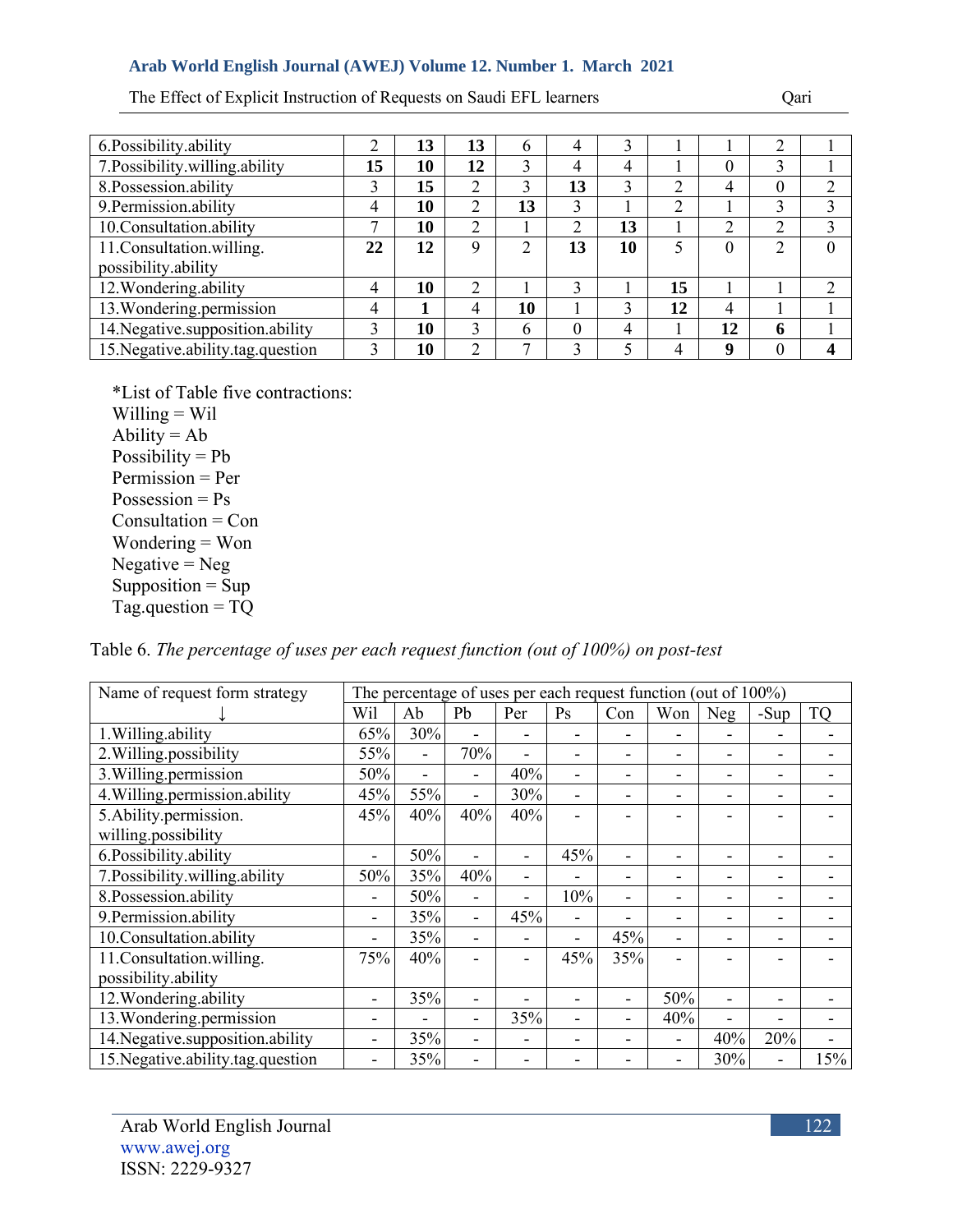The Effect of Explicit Instruction of Requests on Saudi EFL learners Qari

Based on Table 5 and Table 6 post-instruction data results, a number of generalizations can be derived. First, the overall majority of the SEFLLs picked the correct corresponding functions (highlighted in bold) for each request strategy; the rest of the functions (not in bold) had considerably lower incidence rates. Second, in terms of correct selections, eight strategies out of ten were appropriately chosen by nine or more of the SEFLLs, whereas only two strategies (namely - Sup and TO) were chosen by a lesser number of students; six and four SEFLLs to be exact. Third, there was a high incidence rate of incorrect selections made in request strategies which consisted of QFRSs (strategies five and eleven), where eight and nine students respectively chose nonconstituent functions. Fourth, the function 'permission' was wrongly chosen at a high rate (20% or more) by the SEFLLs in request strategies where it is also a non-constituent, such as in strategies six, fourteen, and fifteen. Fifth, the requests which the SEFLLs seemed to find particularly difficult were strategies that consisted of these functions: QFRSs, negative supposition, tag questions, and permission. Sixth and last, it can be concluded from the post-instruction results that the single teaching session the SEFLLs underwent was able to develop their L2 requests both strategically and functionally; albeit their strategy recognition seemed to surpass their functional analysis abilities.

### **Discussion**

This study was set out to examine the extent at which explicit instruction of request forms can have on the pragmatic and linguistic developments of SEFLLs' L2 requests. The research questions will be stated again here for the sake of convenience:

RO1: Will explicitly teaching SEFLLs request strategies help the students learn the names of these strategies?

RQ2: Will explicitly teaching SEFLLs request strategies help the students learn these strategies and their specific functions?

Through the research data results, it is evident that explicit instruction of L2 requests facilitated learners' interlanguage pragmatics development. By implementing direct explicit instruction of the speech act, the students were able to reassess and add to their previous knowledge of requests. They were also able to categorize requests based on their functions demonstrating advanced and improved pragmatic abilities.

On closer examination, the RQ makes a distinction between learning request forms (structural development) and request functions (functional analysis). In regards to learning new request forms, the SEFLLs' responses in the post-test showed that they had successfully learned a wider range of L2 request structures in comparison with the limited accurate answers they gave in the pre-test questionnaires. In terms of learning request functions, the SEFLLs further demonstrated strengthened abilities in correctly pinpointing most of the functions present in the request strategies.

However, it is crucial to note that the SEFLLs seemed to have encountered some difficulties in identifying strategies which consisted of the following functions: QFRSs, negative supposition, tag questions, and permission. The SEFLLs admitted that they had never come across these functions in their EFL textbooks before. It can thus be proposed that explicit direct instruction of L2 speech acts can possibly facilitate EFL learners' acquirement of new speech act strategies and functions on the pretext that acquiring the former might be faster than the latter. Derived from the above is the possible conclusion that linguistic realizations of whole request strategies might be easier to acquire than linguistic realizations of individual request functions.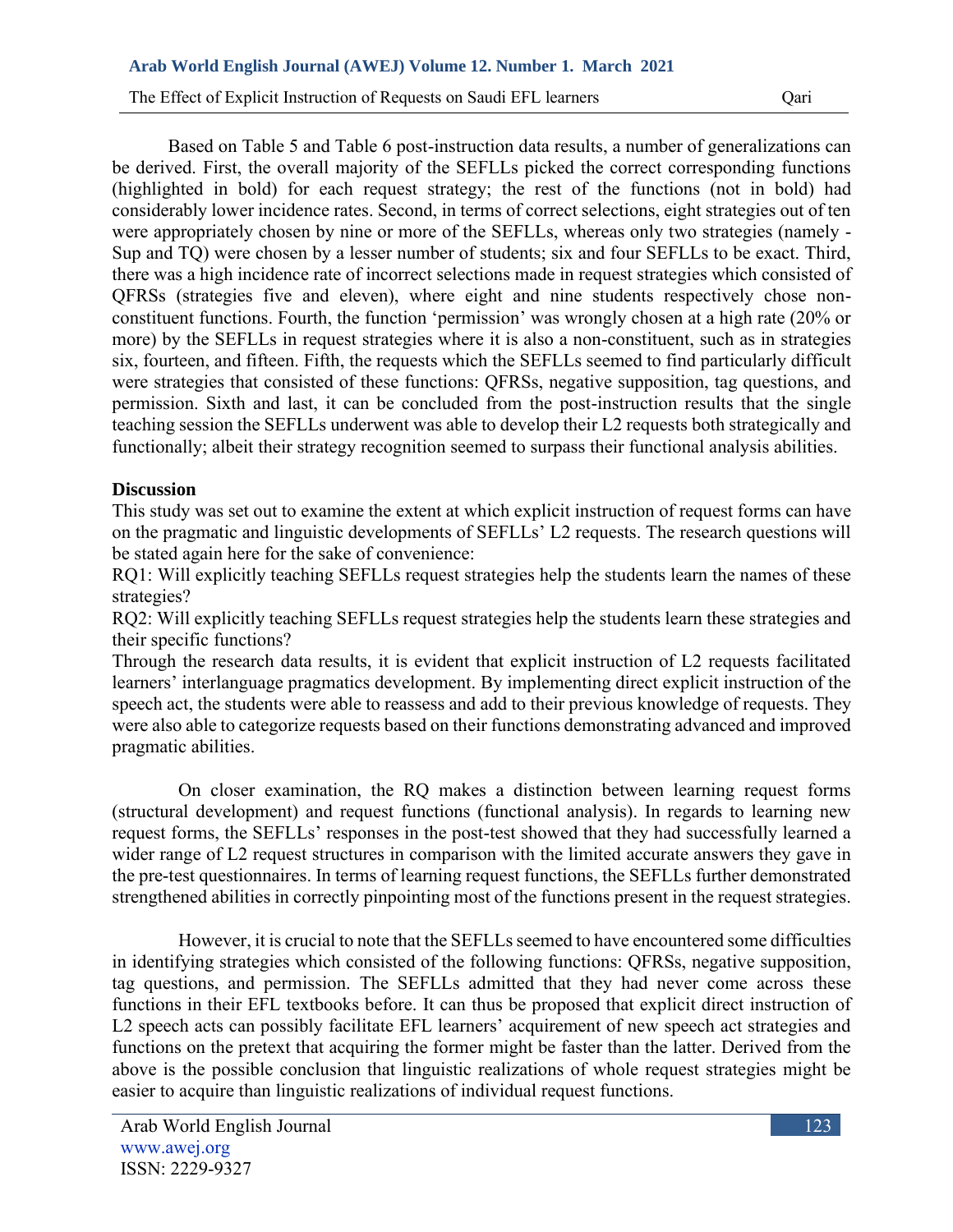The Effect of Explicit Instruction of Requests on Saudi EFL learners Cari

In regards to assessment of the methodology, the post-test data results provided further evidence for pedagogical intervention being an effective tool in enhancing EFL learners' pragmatic and speech act abilities and is consistent with previous interlanguage research studies (Eslami-Rasekh et al., 2004; Kerber, 2020; Nguyen, Pham, & Pham, 2012).

Furthermore, the teachability of pragmatic aspects of L2 through applying a 'pre-test/posttest' design is aligned with results from the following research (Alsuhaibani, 2020; Halenko & Jones, 2011; Khodareza & Lotfi, 2013; Rajabia et al. 2015, Shark, 2019; Yilmaz & Koc, 2020), in which learners were reported to have performed better in the post-test after the instruction phase. In addition, explicit instruction of requests to EFL learners was shown to be an effective tool in improving the students' pragmalinguistic and sociopragmatic skills as was role play intervention (Fattah, 2018) and video-driven intervention in Alsmari's (2020) study of learner complaints.

Similar findings were documented in related research studies (Farahian et al., 2012; Khodareza & Lotfi, 2013; Rafieyan et al., 2014). Collectively, the results indicated that students experienced significant increase in their pragmatic skills post the instruction phase, concluding that pragmatics is not effectively acquired without explicit direct instruction/intervention, which helps the learners process material on a conscious level. This conclusion gives support to Schmidt's (1990, 2001) 'noticing' theory in which he advocates that "input does not become intake for language learning unless it is noticed, that is, consciously registered" (Schmidt, 2012, p. 1).

Based on the study's post-test data, the researcher recommends the adoption of both explicit (providing rules), as well as inductive (drawing from linguistic examples) designs of teaching when instructing pragmatic aspects of requests to EFL students. Employing inductive methods, as opposed to deductive methods, showed better results in interventional studies which compared between the two types of instruction (Al-Kharrat, 2000; Alraddadi, 2019). In fact, as Glaser (2014) asserts "in the wider area of SLA research, (…), studies investigating inductive and deductive instruction have found that inductively taught learners outperformed their deductively taught peers" (p. 154) Glaser further stipulates that "[it has been previously shown that] explicit-inductive designs were more beneficial than explicit-deductive ones" (ibid.). Therefore, implementing explicit-inductive means of teaching requests in the classroom can result in substantial improvements on the learners' understanding of requests' functions and uses.

An example of an explicit-inductive method of teaching requests can be manifested as follows: the teacher begins the lesson by inductively presenting new linguistic request examples to the students and later explicitly addresses the underlying rules pertaining to their appropriate uses and functions. This type of mixed explicit-inductive method of instruction can be very helpful where the instruction features activities during which the students actively engage in analyzing and discovering requests themselves, guided and helped, but not dominated, by the teacher.

Another finding surfaced from the data; it seems that the single instruction session the SEFLLs had was able to reinforce some of the previous knowledge they'd already had about forming requests in L2 but was not enough to establish completely novice request functions (e.g. QFRSs, Sup, TQ, and Per). The Students' lack of previous knowledge of the correct uses of these functions correlates with their inaccurate answers presented in request strategies that consisted of one of these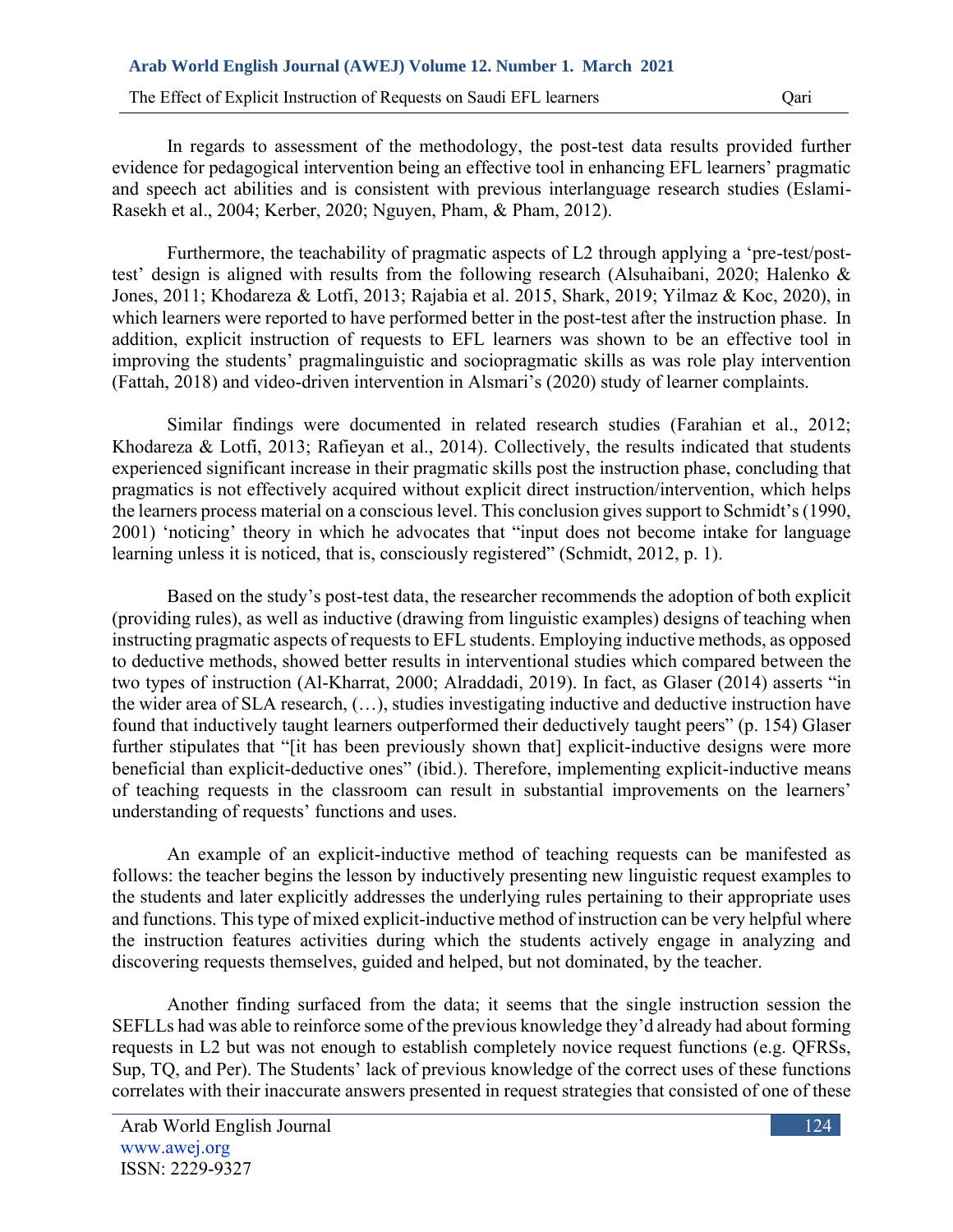The Effect of Explicit Instruction of Requests on Saudi EFL learners Qari

functions. This conclusion provides considerable insight into the essential role of repetition to secure the new learning as a long-term memory (see Multiple-Trace Theory, Hintzman & Block, 1971). In fact, one of the limitations of this study is that the teaching session was only provided once. Had there been more sessions given to the SEFLLs, their data might have generated more accurate results as repeated exposure to a stimulus increases its likelihood of being recalled. This suggests that, within EFL classrooms, new learning material must be repeated and reinforced over time for it to form subsequent memory pathways that are truly remembered and thoroughly understood by the students.

### **Conclusion:**

Requesting is perhaps the most important speech act to teach because it is used often and in different situations; it also varies from language to language. This paper examined the impact of explicit instruction of request structures on developing SEFLLs' pragmatic understanding of English requests. Before the treatment intervention, the participants portrayed linguistic and pragmatic deficiencies in their understanding of English requests. When presented with some request forms previously produced by native speakers of English, most SEFLLs seemed completely unaware of them. Post-treatment intervention, however, there was a substantial improvement in the SEFLLs' knowledge of the new request strategies. This may add insight into the significance of explicit pedagogical intervention in teaching L2 speech acts, and the overall positive impact the teaching experience might have on the learners, even after a single session.

The SEFLLS complained that in their years of formal English education at school, they have never been taught rich request forms that vary linguistically or pragmatically. Their English textbooks usually stuck to short direct requests, with the overuse of the politeness marker 'please'. The learners mentioned that their frequent use of the request strategy (imperative  $+$  please) was probably due to the over-portrayal of this strategy in their English textbooks. It is therefore of utmost importance for English textbooks and EFL teachers to present different types of requests, which vary in their level of directness, so that learners can benefit from a larger and more diversified database of L2 request strategies.

## **About the Author:**

**Dr. Israa Qari** is an assistant professor in Linguistics, currently teaching English in the ELI Preparatory year program, King Abdulaziz University, Jeddah, Saudi Arabia. She obtained her Doctorate degree from University of Roehampton, London, U.K. in 2017. She specializes in Cross-Cultural Linguistics and politeness research. https://orcid.org/0000-0003-3753-3655

### **References**

Austin, J. L. (1975). *How to do things with words* (Vol. 88). Oxford, Oxford university press.

- Al-Asmari, A. (2015). Communicative language teaching in EFL university context: Challenges for teachers. *Journal of Language Teaching and Research*, *6*(5), 976-984.
- Al-Ghamdi, E. (2013). *The length-of-residence effect on apology strategies: A comparison of Saudis apology strategies in Arabic and in English as a foreign language*, (Unpublished Master's thesis). Manchester Metropolitan University, Manchester, England.
- Al-Kharrat, M. Y. (2000). Deductive & inductive lessons for Saudi EFL freshmen students. *The Internet TESL Journal*, *6*(10). http://iteslj.org/Techniques/Al-Kharrat-Deductive/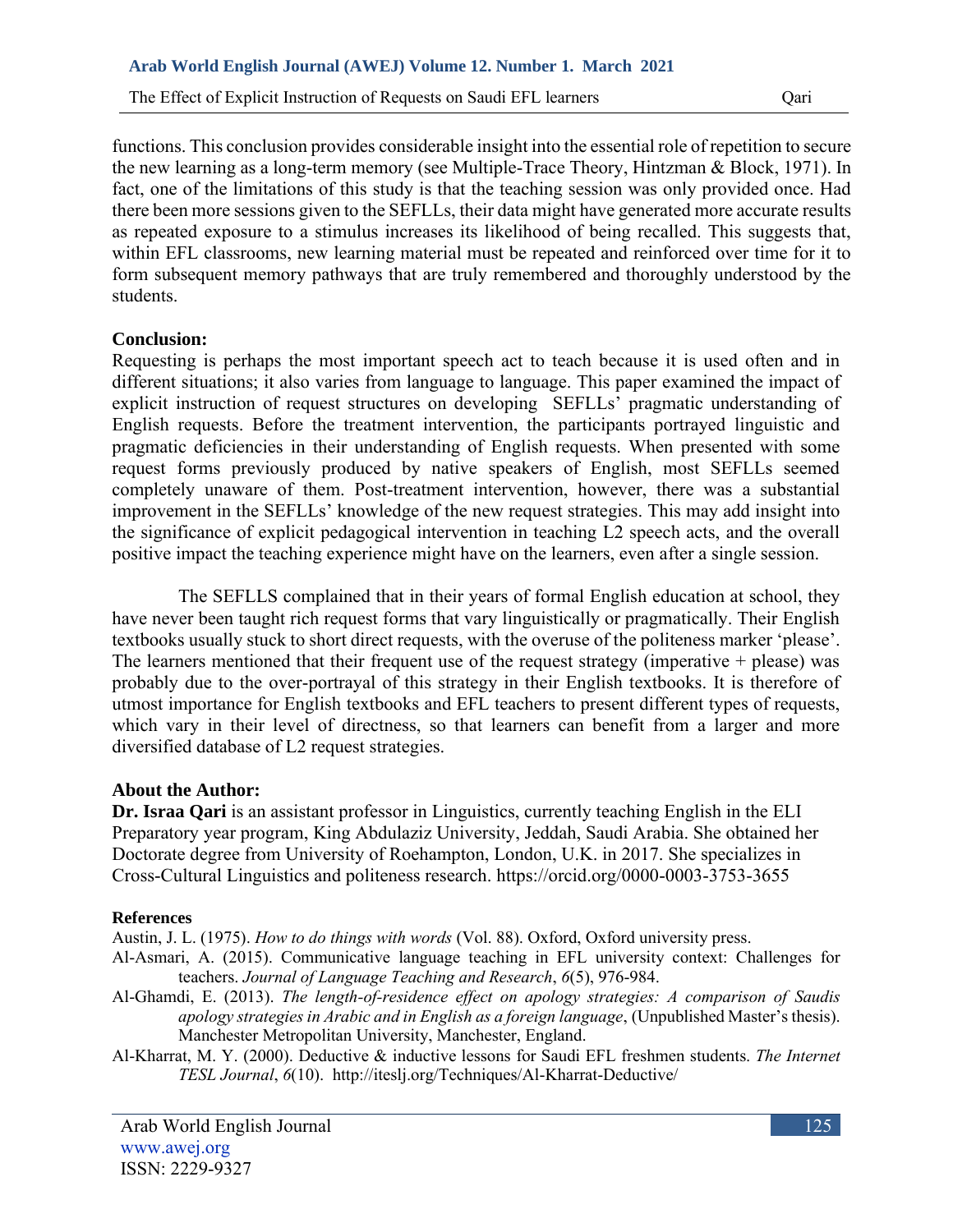The Effect of Explicit Instruction of Requests on Saudi EFL learners Cari

- Al-Otaibi, S. (2015). Saudi EFL Students' Knowledge in Pragmatics Making Requests. *Arab World English Journal, 6*(2), 302-315. doi:10.24093/awej/vol6no2.23
- Alhudhaif, A. M. (2000). *Length of residence and pragmatic knowledge of Saudi learners of American English: The case of apology,* (Unpublished Doctoral dissertation). Colorado State University, Colorado.
- Alkahtani, S. A. (2012). Request strategies by second language learners of English: Pre-and post-head act strategies. *Studies in Literature and Language*, *5*(2), 16-28.
- Alraddadi, B. (2019). *An Analysis of the Effects of Explicit Teaching on the Acquisition of Structural Discourse Markers in EFL Speaking Classes in Saudi Arabia,* (Unpublished Doctoral dissertation) University of Central Lancashire, Preston, Lancashire, England.
- Alsmari, N. A. (2020). A Video-driven Approach to Promoting Pragmatic Development in the Context of English as a Foreign Language. *Arab World English Journal*, (6), 3-23. DOI: https://dx.doi.org/10.24093/awej/call6.1
- Alsuhaibani, Z. (2020). Developing EFL students' pragmatic competence: The case of compliment responses. *Language Teaching Research*, *6*, 333-342. [https://doi.org/10.1177/1362168820913539](about:blank)
- Anani Sarab, M. R., & Alikhani, S. (2015). Pragmatics instruction in EFL context: A focus on requests. *International Journal of Research Studies in Language Learning*, *5*(1), 29-42.
- Batawi, G. H. (2006). *Exploring the use of CLT in Saudi Arabia,* (Unpublished Master's thesis). American University of Sharjah, UAE.
- Blum-Kulka, S., & Olshtain, E. (1984). Requests and apologies: A cross-cultural study of speech act realization patterns (CCSARP). *Applied linguistics*, *5*(3), 196-213. https://doi.org/10.1093/applin/5.3.196
- El-Dakhs, D. A. S. (2018). Investigating the apology strategies of Saudi learners of English: Foreign language learning in focus. *Pragmatics and Society*, *9*(4), 598-625. [https://doi.org/10.1075/ps.16048.eld](about:blank)
- Ellis, R. (1994). *The study of second language acquisition*. Oxford, Oxford University Press.
- Eslami-Rasekh, Z., Eslami-Rasekh, A., & Fatahi, A. (2004). The Effect of Explicit Metapragmatic Instruction on the Speech Act Awareness of Advanced EFL Students. *TESL-EJ*, *8*(2). https://files.eric.ed.gov/fulltext/EJ1068089.pdf
- Eslami-Rasekh, Z. (2005). Raising the pragmatic awareness of language learners. *ELT journal*, *59*(3), 199- 208. doi:10.1093/elt/cci039.
- Farahian, M., Rezaee, M., & Gholami, A. (2012). Does direct instruction develop pragmatic competence? Teaching refusals to EFL learners of English. *Journal of Language Teaching and Research*, *3*(4), 814-821. doi:10.4304/jltr.3.4.814-821
- Fattah, S. (2018). Role-play as an independent learning technique in developing semantic & pragmatic competence. *Annals of Language and Literature*, *2*(1), 27-32.
- Glaser, K. (2014). The Neglected Combination: A Case for Explicit-Inductive Instruction in Teaching Pragmatics in ESL. *TESL Canada Journal*, *30*(Special Issue 7), 150-163.
- Gu, X. (2011). The Effect of Explicit and Implicit Instructions of Request Strategies. *Intercultural Communication Studies*, *20*(1), 104-123.
- Halenko, N., & Jones, C. (2011). Teaching pragmatic awareness of spoken requests to Chinese EAP learners in the UK: Is explicit instruction effective? *System*, *39*(2), 240-250. DOI: [10.1016/j.system.2011.05.003](about:blank)
- Hintzman, D. L., & Block, R. A. (1971). Repetition and memory: Evidence for a multiple-trace hypothesis. Journal of Experimental Psychology, 88(3), 297-306. hypothesis. *Journal of Experimental Psychology*, *88*(3), 297-306. [https://doi.org/10.1037/h0030907](about:blank)